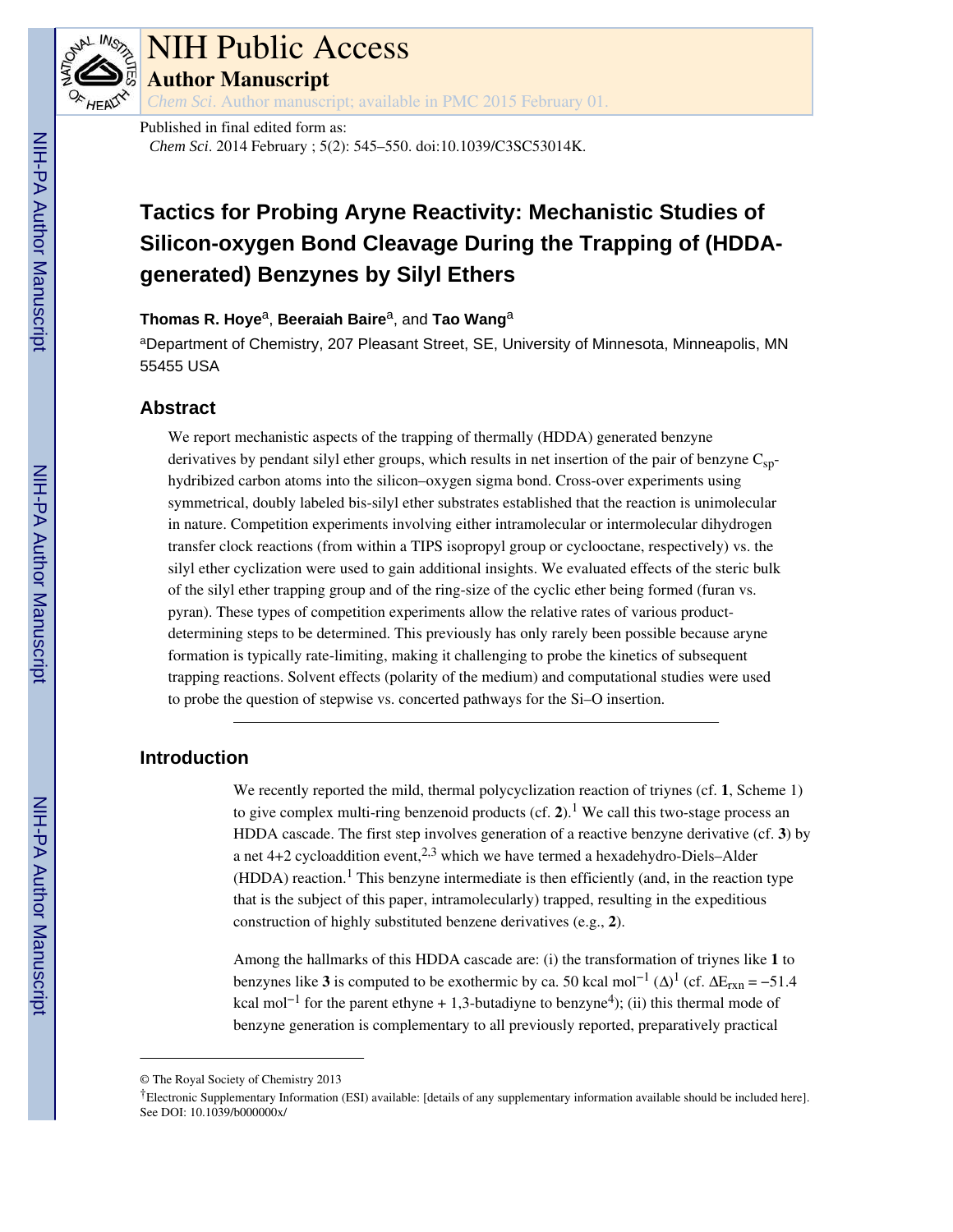methods in two important ways—the triyne precursors are not, themselves, benzene derivatives and the aryne is formed in the absence of reagents (e.g., bases or reducing agents) and byproducts (e.g., metal salts, amines, or halide ions) that can affect or, in some instances, interfere with the benzyne trapping reactions; and (iii) a beneficial consequence of point (ii) is that inherent reactivity of benzynes can sometimes be probed more fundamentally and/or that new types of aryne trapping reactions can be uncovered.<sup>5,6</sup> An example of this latter feature is the net addition of a silyl ether (like that in **1**) across the pair of strained benzyne sp-hybridized carbons to give an *o*-(trialkylsilyl)aryl ether moiety (like that in 2). Such a process had been previously unknown.<sup>1</sup>

### **Results and Discussion**

To account for the trapping reaction that produces  $2$ , we suggested<sup>1</sup> that the benzyne  $3$  is intercepted by the silyl ether oxygen atom poised five atoms away and that a transient zwitterionic species like **4** is generated. Migrations of silicon from carbon to oxygen are well known in the form of the Brook rearrangement.<sup>7</sup> The opposite process, the reverse (or retro-) Brook rearrangement (i.e., silicon migration from oxygen to carbon), is less common but certainly precedented. <sup>8</sup> These reverse Brook reactions are most often encountered within an anionic manifold of intermediates. In a setting like that of **4** to **2**, rearrangement would be expected to be particularly favorable since zwitterionic character is quenched as a result of the silyl group migration. A second possibility is that the reaction mechanism involves zwitterion **4** but is not unimolecular. That is, disproportionation of that intermediate with, e.g., another copy of itself or with the silyl ether moiety in substrate **1** could be responsible for formation of **2**. A third possibility is that the oxygen-silicon bond adds in concerted (and intramolecular) fashion to the benzyne  $\pi$ -bond in **3**, leading directly to **2**. This last possibility is of interest because concerted insertion into a sigma bond with accompanying formation of two new sigma-bonds (e.g.,  $A-B+X=Y \rightarrow A-X-Y-B$  in a single step) is a rare type of transformation.

To probe these mechanistic issues, we prepared the set of three symmetrical tetraynes **6a**-**c**  from the diol precursor **5** (Scheme 2). These differ only in the nature of the alkyl groups in the trialkylsilyl moiety of their silyl ethers. Diol **5** was prepared by Cadiot–Chodkiewicz cross-coupling reaction of the known *N,N*-bispropargyl toluenesulfonamide<sup>9</sup> with 4bromo-3-butyn-1-ol<sup>10</sup> in the presence of catalytic CuCl in piperidine.<sup>1,11</sup> *bis*-Silylation of diol **5** gave each of the corresponding *bis*-TES, -TBS, and -TIPS ethers **6a**–**c**. As we anticipated, each of these substrates smoothly underwent a HDDA cascade to provide the corresponding tricyclic benzofuran derivatives **7a**–**c** when heated alone to the reflux temperature of chloroform. The rate of consumption of each substrate was virtually identical, consistent with the fact that benzyne formation is the rate-limiting step in these HDDA cascade processes. The slightly lower yield of the TIPS-containing product **7c** arises from a competing dihydrogen disproportionation reaction that will be discussed later.

With substrates  $6a-c$  in hand, we designed several experiments to address the question of molecularity of the trapping reaction. First, to distinguish an intra- from an intermolecular process, we carried out a simple crossover/competition study using the pair of substrates **6b**  and **6c** (Scheme 3, panel A). When equimolar amounts of these were heated together in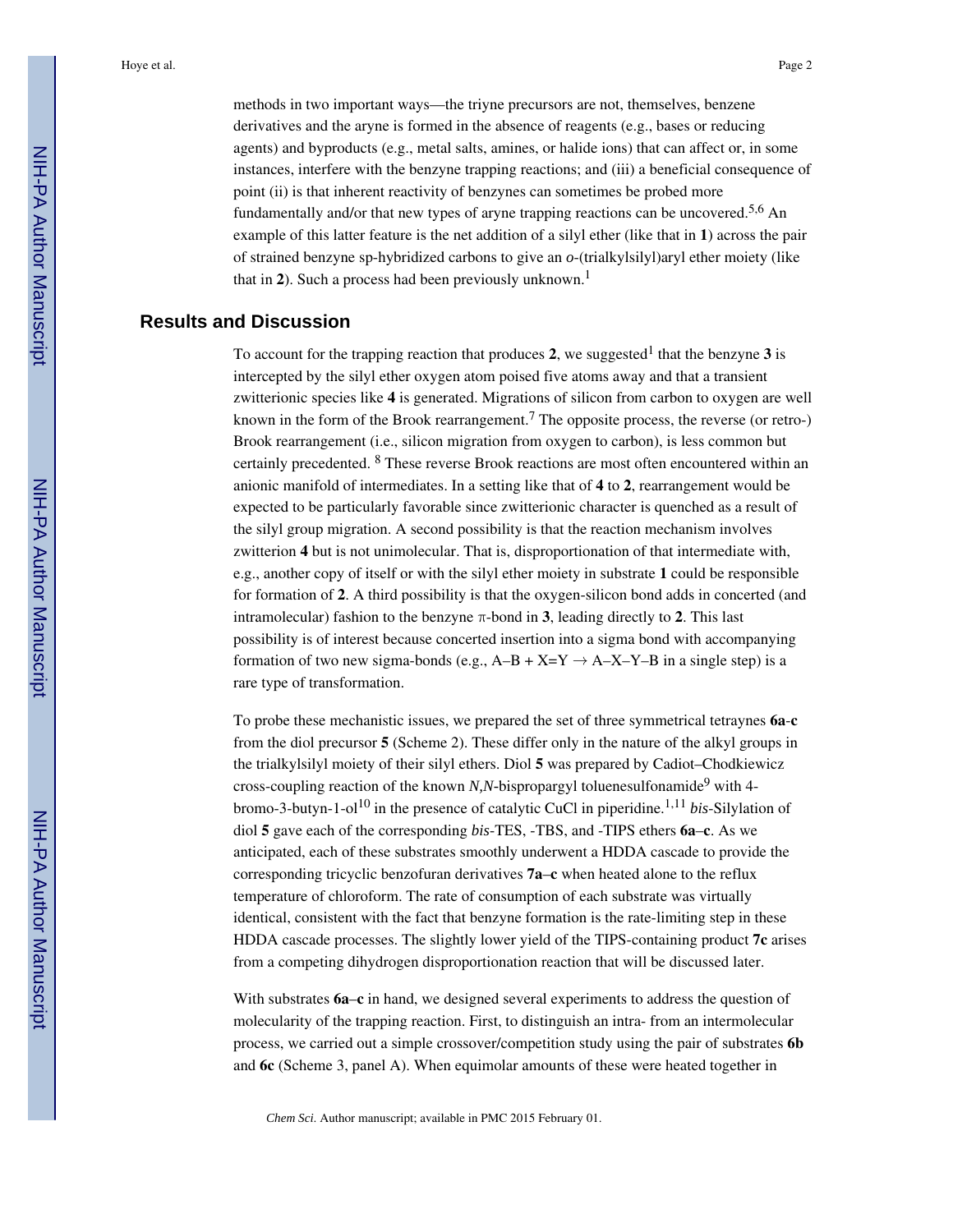chloroform, the only benzofuran derivatives observed were **7b** and **7c**. Neither of the analogous products containing one each of the TBS and TIPS groups (i.e., **7d** and **7d**′) was detected  $(9.5\%)$  by LCMS analysis of the crude product mixture. This result rules out a bimolecular process (i.e., the "second possibility" presented above). A complementary crossover experiment was also performed, this time using the mixed mono-TBS/mono-TIPS silylated substrate **6d**, <sup>12</sup> which gave **7d** and **7d**′ (Scheme 3, panel B). Again, there was no evidence of bimolecularity (crossover); that is, none of **7b** or **7c** was seen by LCMS analysis.

We then attempted to distinguish between the concerted vs. stepwise mechanisms for silyl ether trapping (Scheme 1 bottom, green vs. orange) by carrying out the reaction in several solvents of varying polarity. In the stepwise mechanism either of the two fundamental events could, in principle, be rate-limiting. The rate constant for the first step in that mechanism, formation of the zwitterion 4 from benzyne 3 (cf.  $k_{SI}$ , Scheme 1), would be expected to be significantly increased whereas that of the second  $(k_{S2})$  decreased as the polarity of the medium is increased.

To assess the impact of solvent polarity on the rate, it was desirable to have a competitive trapping reaction that could be used as a benchmark against which to clock the rate of silyl ether trapping. Fortunately, one was at hand. The reaction of *bis*-TIPS ether **6c** gives a byproduct accompanying **7c**—namely, the isopropenyl-containing bicyclic arene compound **9** (Scheme 4, panel A). This arises by an intramolecular net redox process in which two hydrogen atoms have been transferred, intramolecularly, from a TIPS alkyl group to the aryne (cf. red arrows in the benzyne intermediate **8**). We have recently reported that this type of unprecedented desaturation reaction is facile for bimolecular H2-transfer reactions to benzynes from certain cyclic hydrocarbons and that it proceeds by a concerted pathway in which all six atoms involved in the bond-breaking and -making events are essentially coplanar.<sup>6</sup> Although the geometry of the transition structure (TS) **8** might seem unusual at first glance, notice that the hydrogen atoms being transferred occupy positions 9 and 11 of an array that can be mapped onto a bicyclo[5.3.1]undecane skeleton. Indeed, we were able to locate a computed TS geometry  $[M06-2X/6-31G(d)]$  for a variant of this transformation in which the benzyne is minimally substituted–namely, **8-TS** (Scheme 4, panel B). Two hydrogen atoms are each partially transferred from the isopropyl to the benzyne sphybridized carbon atoms. Assuming that this concerted mechanism is operative in **8**, one would expect little dependency on solvent polarity, rendering this competitive transformation a good choice as an internal clock reaction.

Accordingly, we carried out the HDDA cyclization of the *bis*-TIPS ether **6c** in four solvents (Scheme 4, panel C), each of which we have observed to be inert toward HDDA-generated benzynes. These solvents range in relative permittivity (dielectric constant) from 2.2–37.5 Debyes. As the polarity of the medium was increased, we observed a steady increase in the branching ratio ( ${}^{1}$ H NMR analysis of the crude product mixture; cf. Scheme 4, panel D) in favor of formation of the silyl ether trapped product **7c** relative to the dihydrogen disproportionation product **9**. We interpret the *direction* of this trend as an argument against the possibility that the rate-limiting event in the silyl ether trapping is the second step in the stepwise mechanism in Scheme 1 (i.e., that associated with the rate constant *kS2*). That event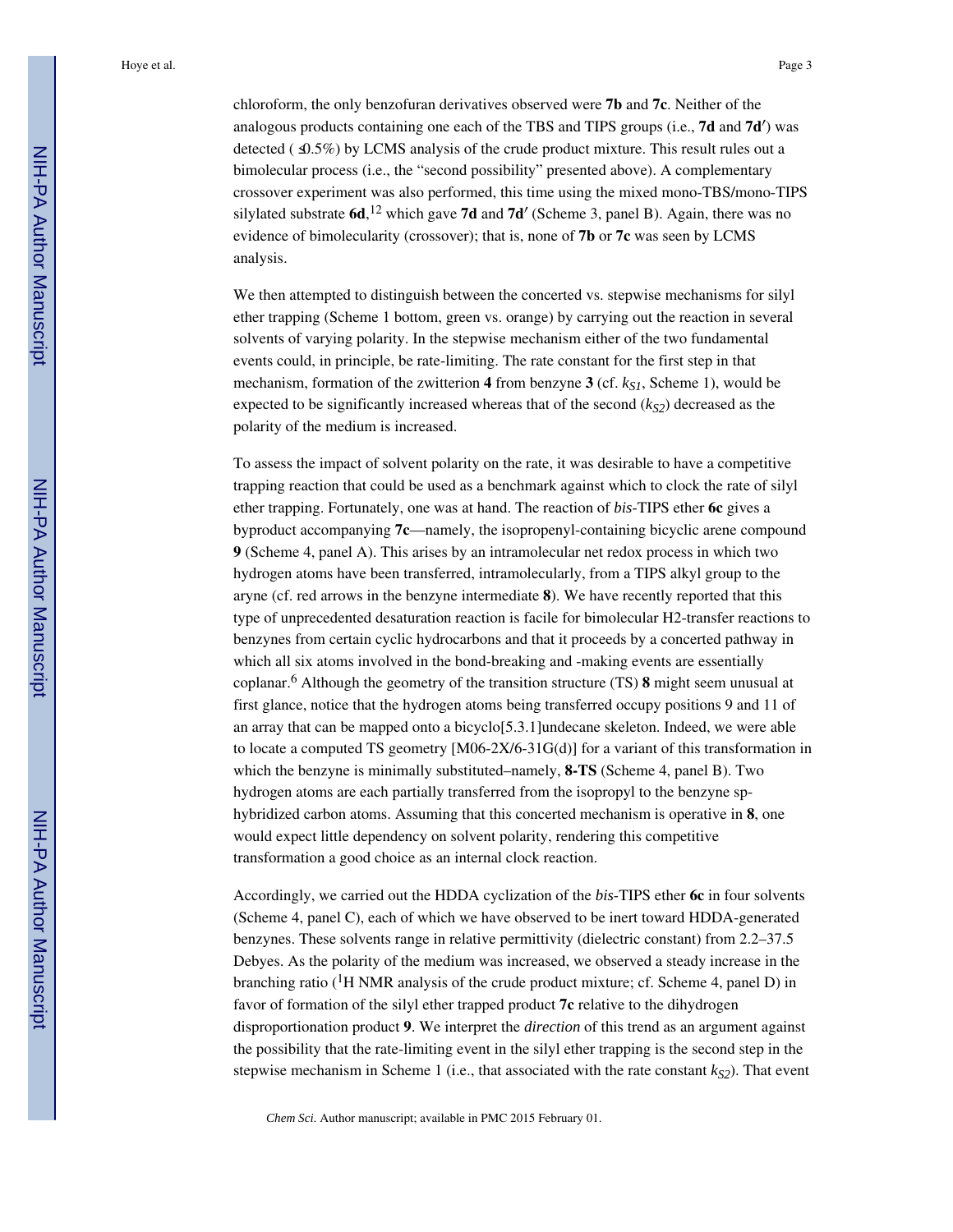involves conversion of a zwitterion (**4**) to a neutral structure (**2**) and, thus, should be decelerated not accelerated in more polar solvents.

On the other hand, the *magnitude* of the observed rate enhancement in a more polar solvent medium is small. Under the assumption that the rate of formation of the alkene **9** is the same in each solvent, the fastest to slowest *krel*s for silyl ether cleavage differ only by a factor of ca. 3. The small size of this effect suggests only a minor degree of polarization in the transition structure for the rate-limiting step in the silyl ether trapping process. This is more consistent with an only modestly polarized and early TS, either for an asynchronous concerted process (**3** to **2** and  $k<sub>C</sub>$  in Scheme 1) or for zwitterion formation (**3** to **4** and  $k<sub>S1</sub>$  in Scheme 1).

To gain more information relevant to the possibility of single-step insertion into the Si–O sigma bond, we also examined this benzyne trapping process computationally. We studied each of the model benzyne-containing substrates **I** and **VI** (Figure 1, panels A and B, respectively). Each comprises a simple trimethylsilyl ether and a mono-substituted benzyne, and the two differ only in the length of the methylene chain (two vs. three  $CH<sub>2</sub>$ s) linking the aryne and silyl ether moieties. Benzyne **I** leads to the benzofuran product **V**, the homolog **VI**  to the benzopyran **VIII**. We used density functional theory (DFT) to map the reaction potential energy surface (PES) for each substrate/product pair. The M06-2X functional was used for all calculations and three different basis sets were used (see Experimental Section). We were able to locate a zwitterionic species as an intermediate only when we applied an implicit (or continuum) solvation model (solvation model density,  $SMD<sup>13</sup>$ ) during geometry optimization and, then, only in the five-membered series (cf. the pathway involving **I**–**V**). The barrier heights leading away from that zwitterion (**III**) are quite low, especially so in the forward direction, suggesting that it is a fleeting intermediate. Computational results (energies for **I**–**VIII** and geometries for TSs **II**, **IV**, and **VII**) are given in Figure 1. The trends and conclusions are qualitatively the same regardless of the nature of the basis set that was used.

The overall transformation for either trapping reaction (**I** to **V** or **VI** to **VIII**) is highly exothermic (>50 kcal·mol−1). The geometry of each of the initial (and early) TSs **II** or **VII**  shows only a slight lengthening of the O–Si bond. The major difference in the two (cf. TS geometries in Figure 1) is seen in the dihedral bond angle across the pair of benzyne carbon atoms and the silyl ether oxygen and silicon atoms ( $\angle$ 1234 = 67° in **II** vs. 30° in **VII**). TS **II** was able to settle into the zwitterionic intermediate **III**, in which this dihedral angle has been significantly reduced to 18°. This then proceeds via the second TS **IV** (dihedral =  $13^{\circ}$ ) to product **V** (dihedral  $= 0^{\circ}$ ) via a second, low barrier and very exothermic elementary step. The TS **VII** for the six-membered substrate is very similar to **III** in both geometry and energy. However, it directly evolves into benzopyran **VIII** (dihedral  $= 0^{\circ}$ ) without indication of encountering an intervening energy minimum species (i.e., an analogous zwitterionic intermediate). It is also of interest that the benzyne moiety in each of TSs **II** and **VII** has undergone an appreciably large, induced distortion of geometry in response to the approach of the oxygen nucleophile. Specifically, the two bond angles within the benzyne ring at atoms C1 (∠*a12*) vs. C2 (∠*12b*) reveal a large distortion of the benzyne in each (∠*12b* -∠*a12* = 31° for **II** and 26° for **VII**). This induced distortion of the transition structure represents an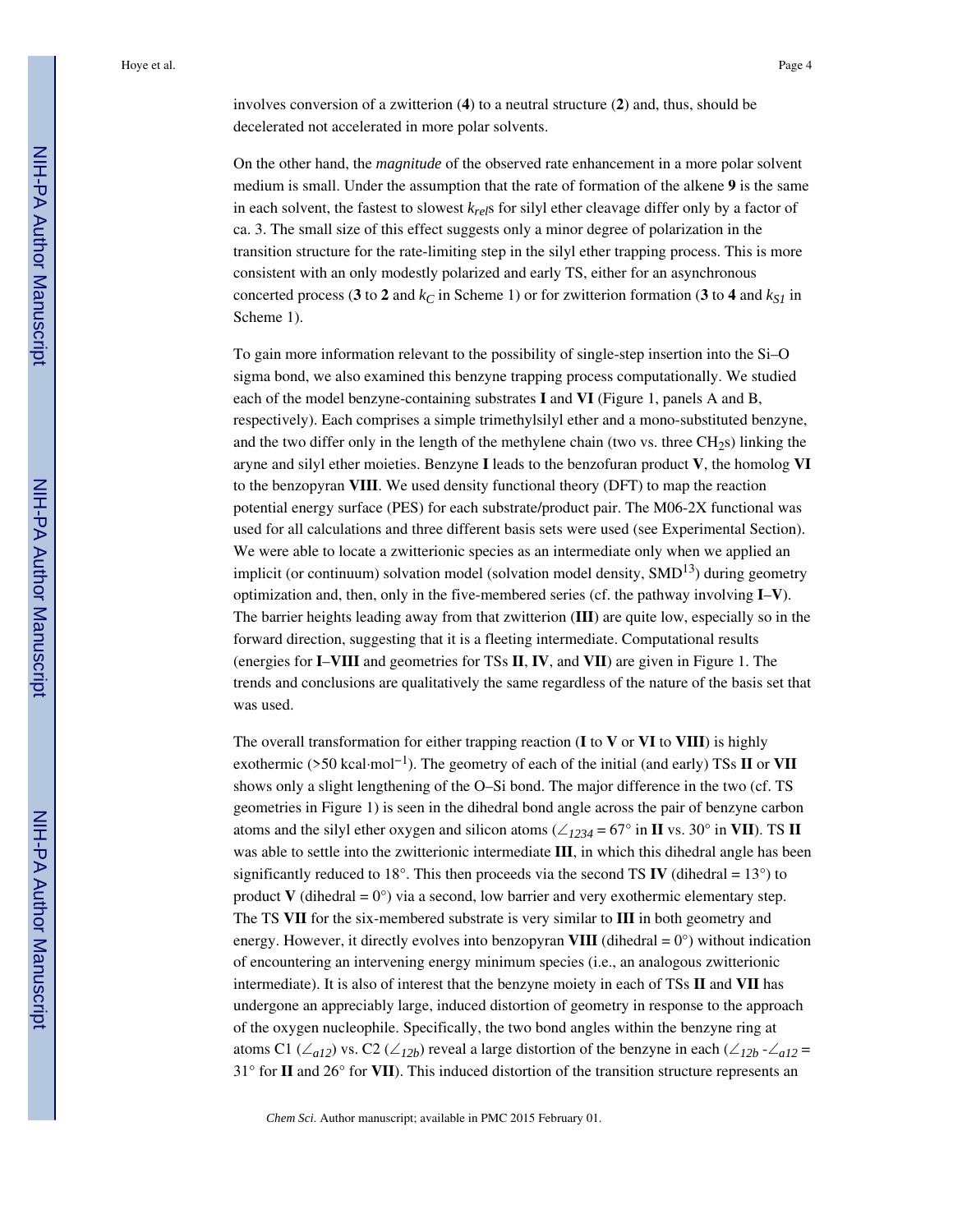extrapolation of previous explanations of ground-state benzyne distortions that effectively explain the site of greater electrophilic character in unsymmetrical benzynes.<sup>14</sup>

We have also assessed the dependency of the relative rate of intramolecular silyl ether trapping on the size of the silyl substituent. A different type of dihydrogen transfer competition experiment, this time vis-à-vis the external trapping agent cyclooctane,  $6$  was used. Heating each of **6a**–**c** to 65 °C in cyclooctane led to a product mixture containing both **7a**/**b**/**c** and the reduced benzenoid product **10a**/**b**/**c** (Scheme 5). The product ratios reflect the relative ease of trapping by the TES, TBS, and TIPS silyl ethers, respectively, within the benzyne intermediates **11a**–**c**. As expected, the least hindered TES is the fastest. Specifically, the TES ether traps the benzyne ca. 5x faster than the TBS and 20x faster than the bulkiest, TIPS ether (cf. *krel*s in Scheme 5). The magnitude of this effect is consistent with a TS for the product-determining step in which at least some degree of interaction with the silicon center has been established.

Finally, we used the cyclooctane external competition experiment to probe one additional feature–namely, the relative ease of furan vs. pyran formation in the silyl ether trapping event. Substrates **6b** and **12** differ in the number of methylenes (2 vs. 3, respectively) that tether the TBS ether to the alkyne (Scheme  $6$ ).<sup>15</sup> Each was heated in cyclooctane, and the ratio of cyclization to reduction products (i.e., **7b** to **10b** vs. **13** to **14**) was measured. The ratios turned out to be identical, suggesting a compensating trade-off between entropic (favoring silyl ether trapping enroute to the furan **7b**) and enthalpic effects (lower strain in the TS leading to pyran **13**) for these two processes. It is notable that the computed activation enthalpies (ΔH‡ ) for the reactions passing through TSs **II** vs. **VII** (Figure 1) are 3.1 vs. 1.8 kcal·mol−1, respectively. The actual rate for each of these reactions would also be, of course,16 dependent on the mole fraction of each of the reactive conformers **I** and **VI**  vis-à-vis its associated family of all accessible conformations. The additional rotatable bond in the latter substrate reduces the mole fraction of **VI** (vs. that of **I**), thereby slowing its reaction rate to bring it more in line with that of **I** than is implied by the computed ΔH‡ values alone.

#### **Conclusions**

In summary, we have used various competition and crossover experiments to gain mechanistic insights about the silicon-oxygen bond cleavage event that attends trapping of HDDA-generated benzynes containing a well-disposed, pendant silyl ether. The process is unimolecular. Use of dihydrogen transfer reactions, of both an intra- and intermolecular nature, was instrumental to the design of the competition experiments. These types of competitive reactions allow one to probe the relative rates of various product-determining steps in the reactions of arynes. The rates of trapping reactions are often difficult to unravel because aryne formation is typically rate-limiting, making it challenging to probe the kinetics of the subsequent events. The silyl ether trapping reaction shows a modest rate enhancement in solvents of higher polarity, which we interpret as evidence for only a moderate degree of polarization in the transition structure for the rate-limiting step. Larger alkyl groups on the silyl ether slow the rate of trapping (ca. 20-fold between TES and TIPS). Precursors to benzofuran vs. benzopyran products cyclize at essentially the same rate,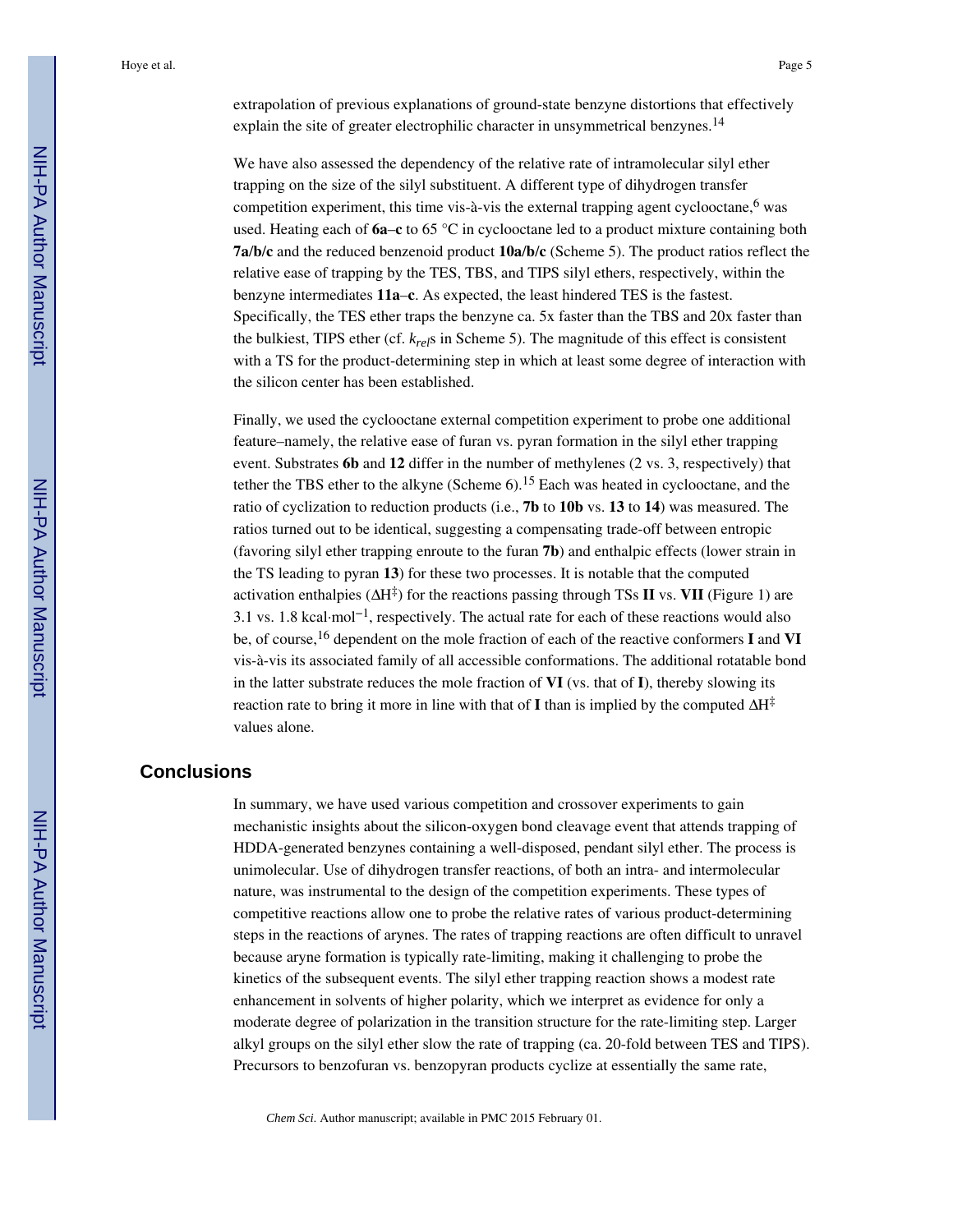suggesting that enthalpic and entropic factors in these two types of tethers are selfcompensating. Based on the computational results alone, one would conclude that the silyl ether trapping event in the benzofuran class of precursors occurs in stepwise fashion whereas the benzopyran homologs proceed via a concerted Si–O insertion. However, given the small energetic differences between these two pathways, this conclusion should probably be viewed with a degree of caution. Computed TS geometries suggest that the benzyne distorts in response to the electronic character of the approaching nucleophilic silyl ether oxygen atom. We speculate that this phenomenon may have ramifications extending to many other aryne trapping reactions. Collectively, the studies reported here show how HDDA chemistry can provide access to new fundamental mechanistic insights that are otherwise difficult if not impossible to obtain.

#### **Supplementary Material**

Refer to Web version on PubMed Central for supplementary material.

#### **Acknowledgments**

This research was supported by the National Institute of General Medical Sciences (GM65597) and the National Cancer Institute (CA76497) of the U.S. Department of Health and Human Services.

#### **Notes and references**

- 1. Hoye TR, Baire B, Niu D, Willoughby PH, Woods BP. Nature. 2012; 490:208–212. [PubMed: 23060191]
- 2. Miyawaki K, Suzuki R, Kawano T, Ueda I. Tetrahedron Lett. 1997; 38:3943–3946.
- 3. Bradley AZ, Johnson RP. J Am Chem Soc. 1997; 119:9917–9918.
- 4. Ajaz A, Bradley AZ, Burrell RC, Li WH, Daoust KJ, Bovee LB, DiRico KJ, Johnson RP. J Org Chem. 2011; 76:9320–9328. [PubMed: 21977993]
- 5. a) Karmakar R, Mamidipalli P, Yun SY, Lee D. Org Lett. 2013; 15:1938–1941. [PubMed: 23540274] b) Yun SY, Wang KP, Lee NK, Mamidipalli P, Lee D. J Am Chem Soc. 2013; 135:4668–4671. [PubMed: 23477300] c) Wang KP, Yun SY, Mamidipalli P, Lee D. Chem Sci. 2013; 4:3205–3211.
- 6. Niu D, Willoughby PH, Baire B, Woods BP, Hoye TR. Nature. 2013; 501:531–534. [PubMed: 24067712]
- 7. Brook AG. Acc Chem Res. 1974; 7:77–84.
- 8. Li, JJ. Name reactions for homologations. Vol. Part II. Wiley; New York: 2009. p. 406-437.
- 9. Oppolzer W, Pimm A, Stammen B, Hume WE. Helv Chim Acta. 1997; 80:623–639.
- 10. Montierth JM, DeMario DR, Kurth MJ, Schore NE. Tetrahedron. 1998; 54:11741–11748.
- 11. Baire B, Niu D, Willoughby PH, Woods BP, Hoye TR. Nature Protocols. 2013; 8:501–508.
- 12. Substrate **6d** was prepared by i) partial silylation of diol **5** with TBS-Cl (1.5 equiv), ii) isolation of the mono-TBS ether, and iii) a second silylation with TIPS-Cl (see Supporting Information).
- 13. Marenich AV, Olson RM, Kelly CP, Cramer CJ, Truhlar DG. J Chem Theory Comput. 2007; 3:2011–2033.
- 14. a) Hamura T, Ibusuki Y, Sato K, Matsumoto T, Osamura Y, Suzuki K. Org Lett. 2003; 5:3551– 3554. [PubMed: 14507170] b) Garr AN, Luo D, Brown N, Cramer CJ, Buszek KR, VanderVelde D. Org Lett. 2010; 12:96–99. [PubMed: 19961152] c) Cheong PHY, Paton RS, Bronner SM, Im GYJ, Garg NK, Houk KN. J Am Chem Soc. 2010; 132:1267–1269. [PubMed: 20058924]
- 15. Heating **12** alone in CHCl3 (EtOH-free) showed that it was a well-behaved substrate; the benzopyran derivative **13** was formed cleanly (see Supporting Information).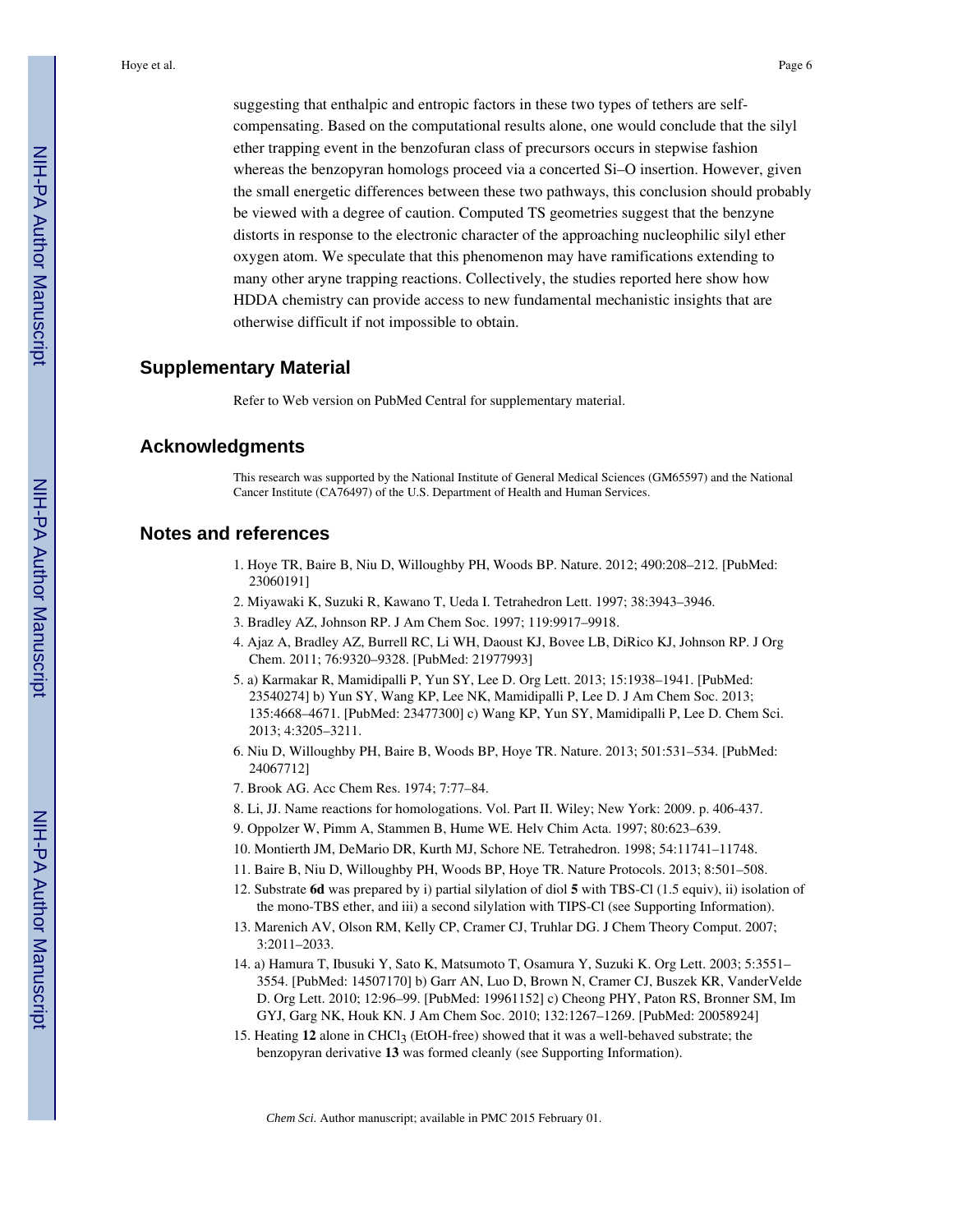16. a) "A rate is a rate constant times a concentration."<sup>16b</sup>Hoye TR, Ryba TD. J Am Chem Soc. 2005; 127:8256–8257. [PubMed: 15941238]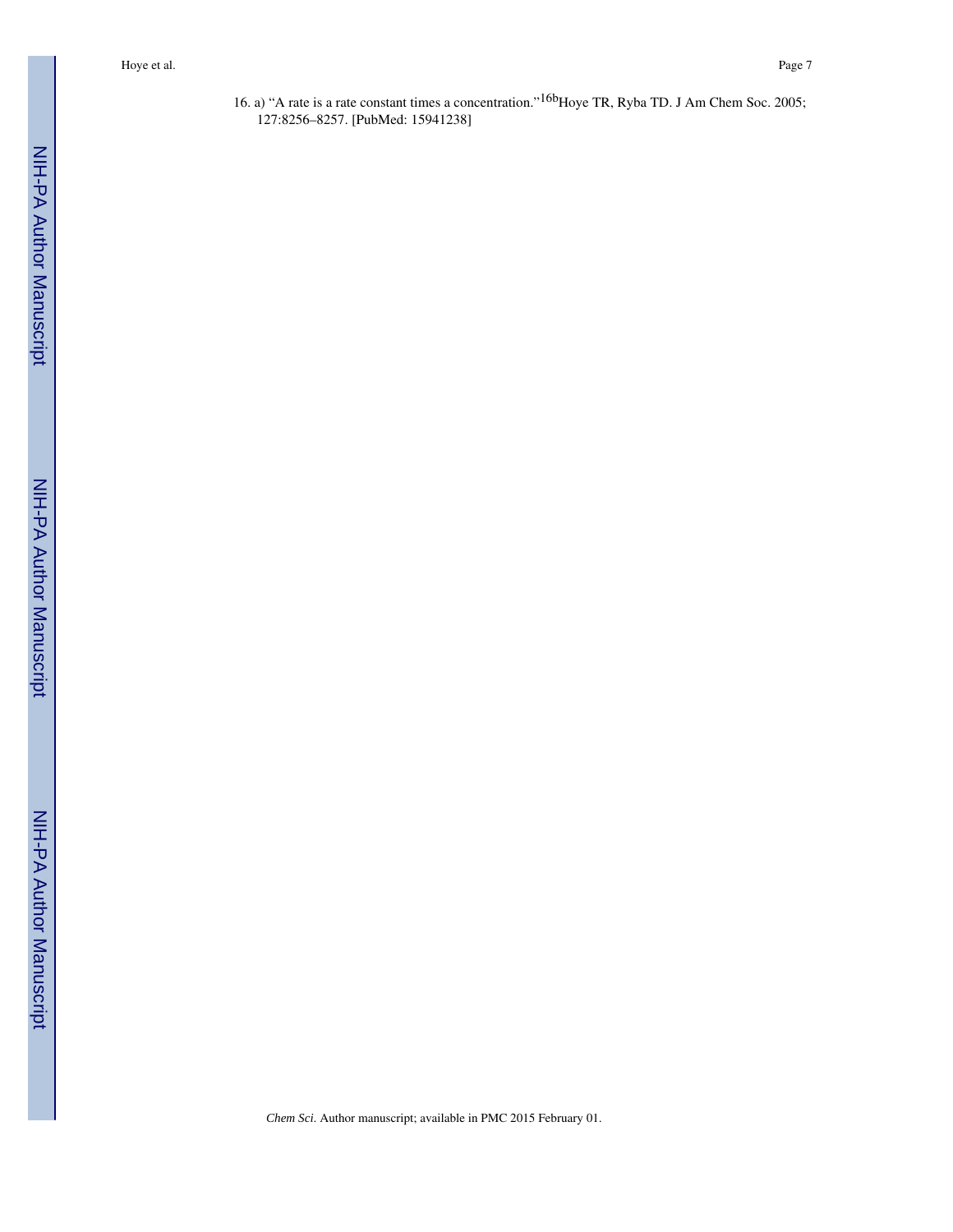

#### **Fig. 1.**

Computed energies of minima and transition structures on the potential energy surface for conversion of model benzynes **I** and **VI** into silyl ether trapped products **V** and **VIII** (panels **A** and **B**, respectively). Selected dihedral and internal bond angles are given for TSs **II**, **IV**, and **VII**. [M06-2X/6-31G(d); enthalpic energies (kcal·mol−1) are given in panels **A** and **B**. Energies for each species using three basis sets are given in panel **C**.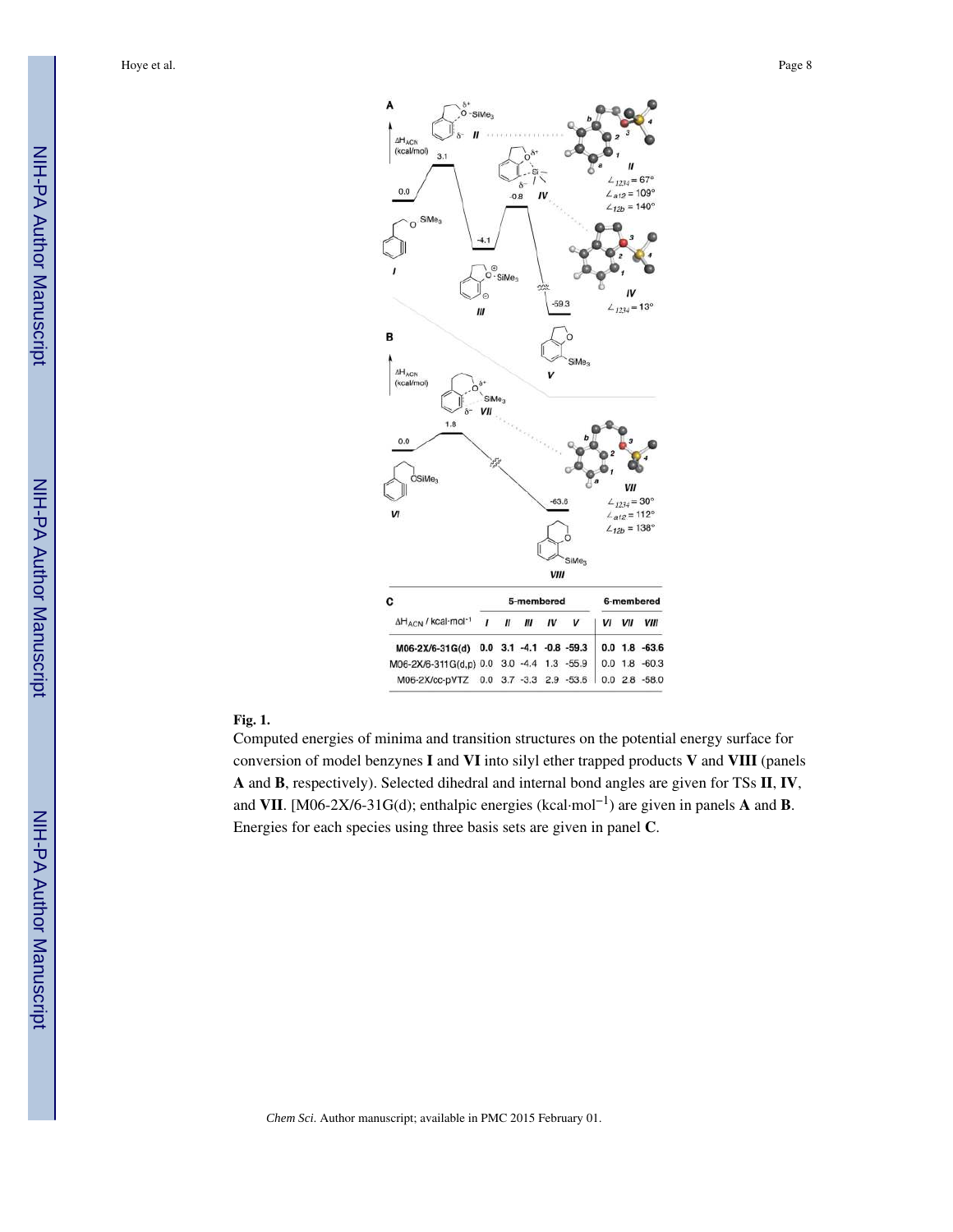

#### **Scheme 1.**

The hexadehydro-Diels–Alder (HDDA) cascade of triyne **1** gives the highly substituted benzenoid derivative **2** via silyl ether trapping of the HDDA-generated benzyne **3**.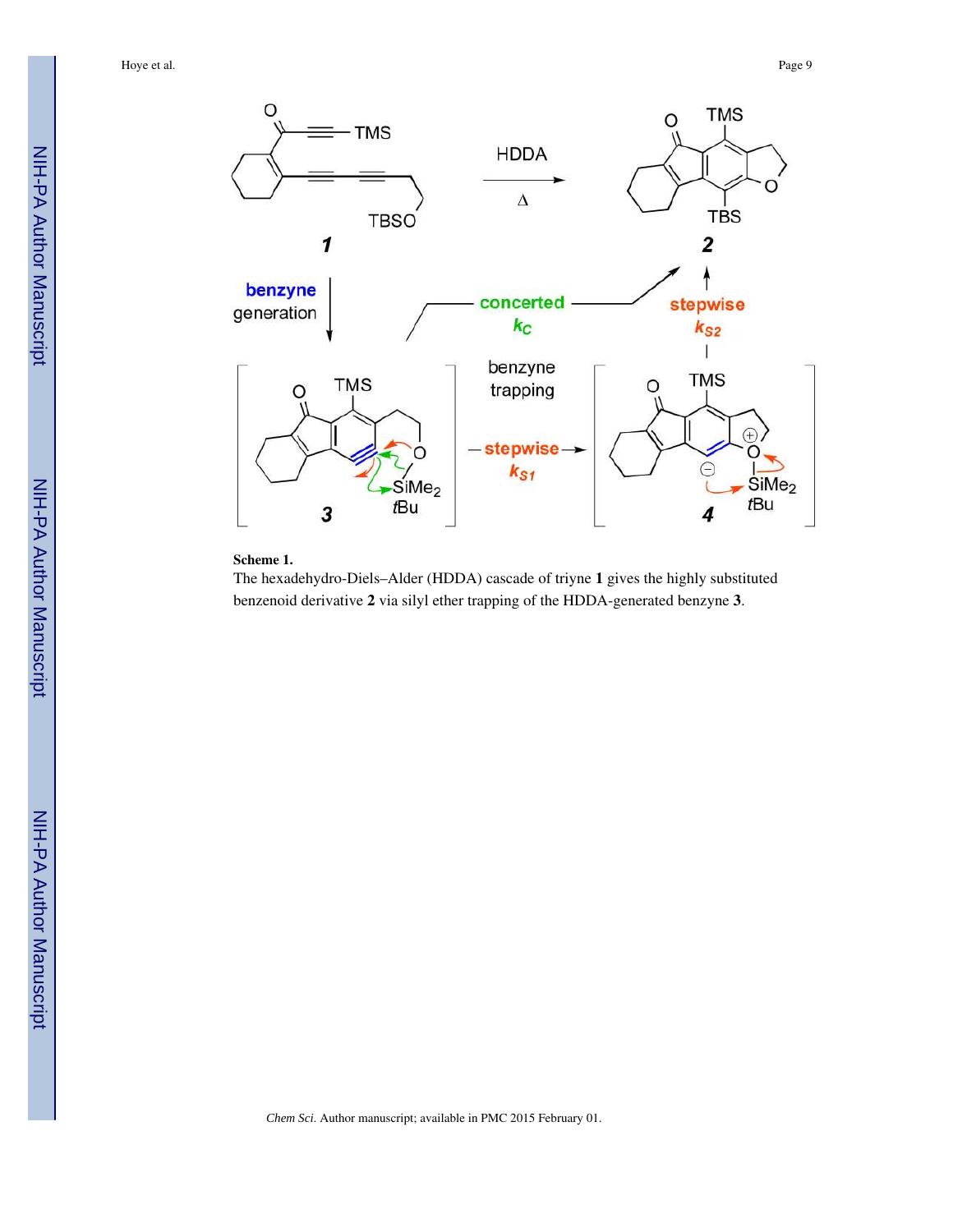

**Scheme 2.** 

Preparation of substrates **6a–c** and the efficient HDDA cyclization of each to benzofurans **7a–c**.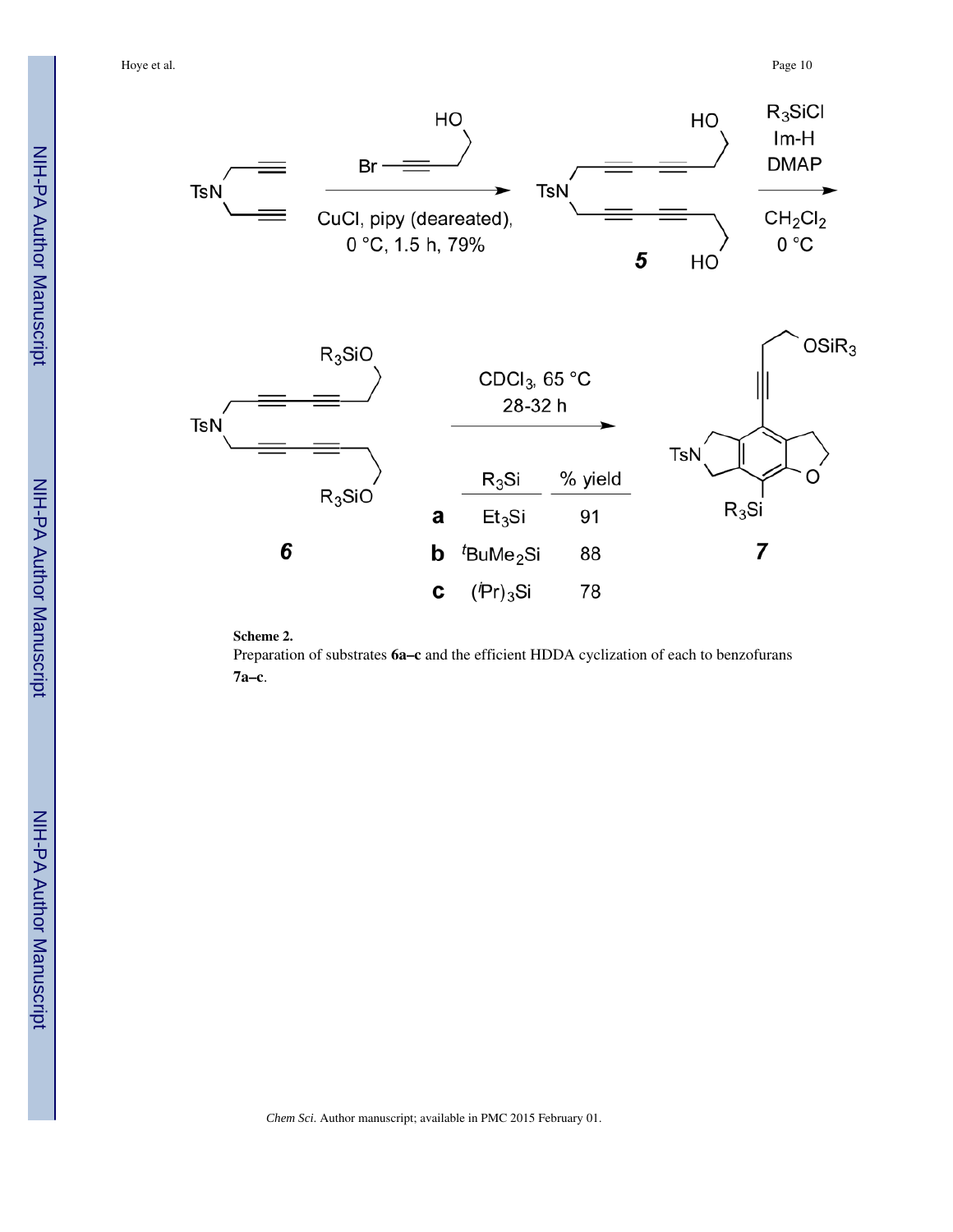



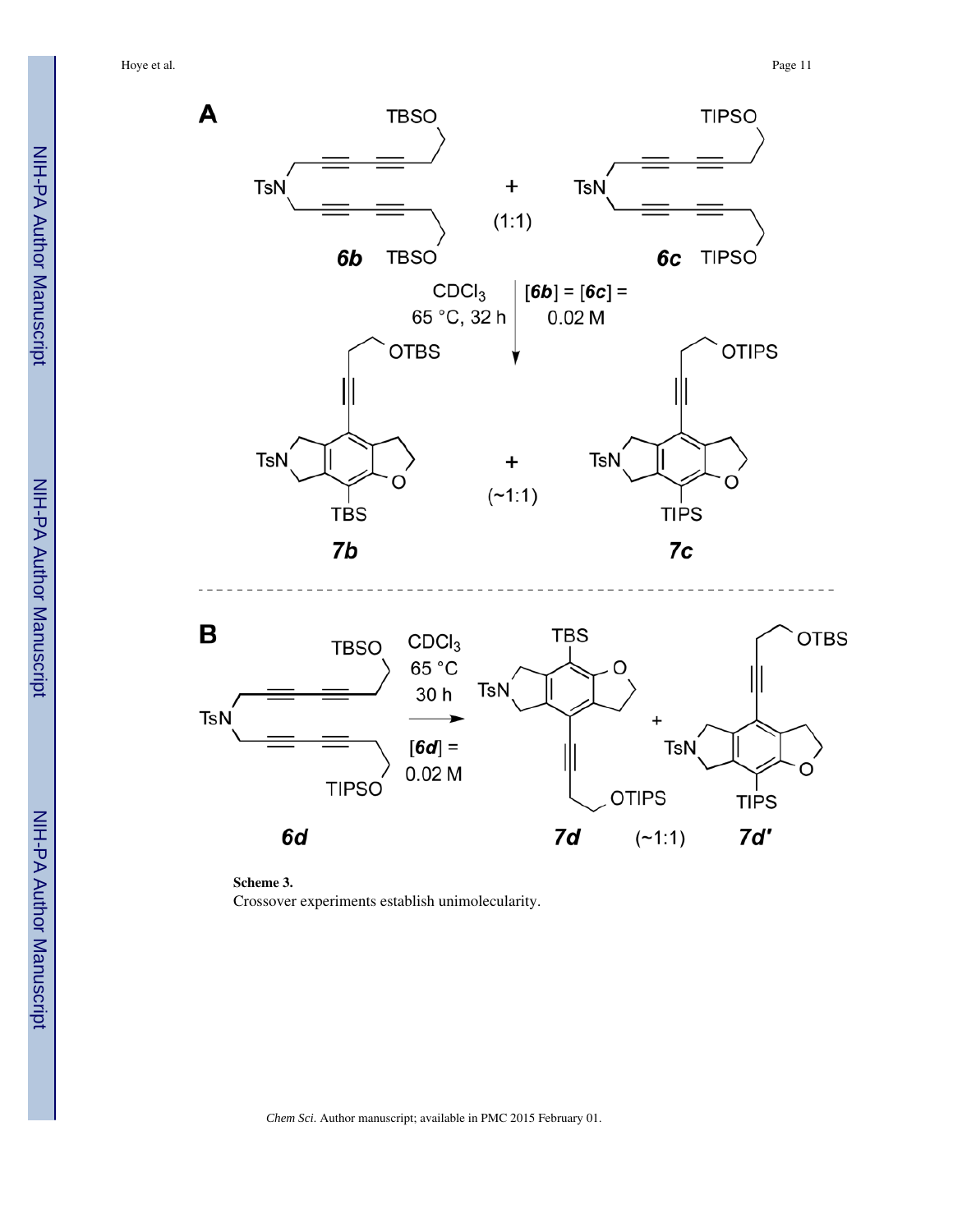

#### **Scheme 4.**

Effect of solvent polarity on the silyl ether trapping using an internal clock reaction. The ratio of intramolecular dihydrogen transfer (**6c** to **9**, panel **A**) to silyl ether trapping (**6c** to **7c**) processes shows a dependence on solvent polarity (results tabulated in panel **C**). DFT calculations on a truncated analog led to the identification of the concerted TS **8-TS** (panel **B**, non-participating aliphatic hydrogen atoms removed for clarity). <sup>1</sup>H NMR spectrum of the crude product mixture from a typical experiment (panel **D**), this one for the reaction performed in 1,2-dichloroethane, resulting in a 6:1 ratio of products **7c:9**.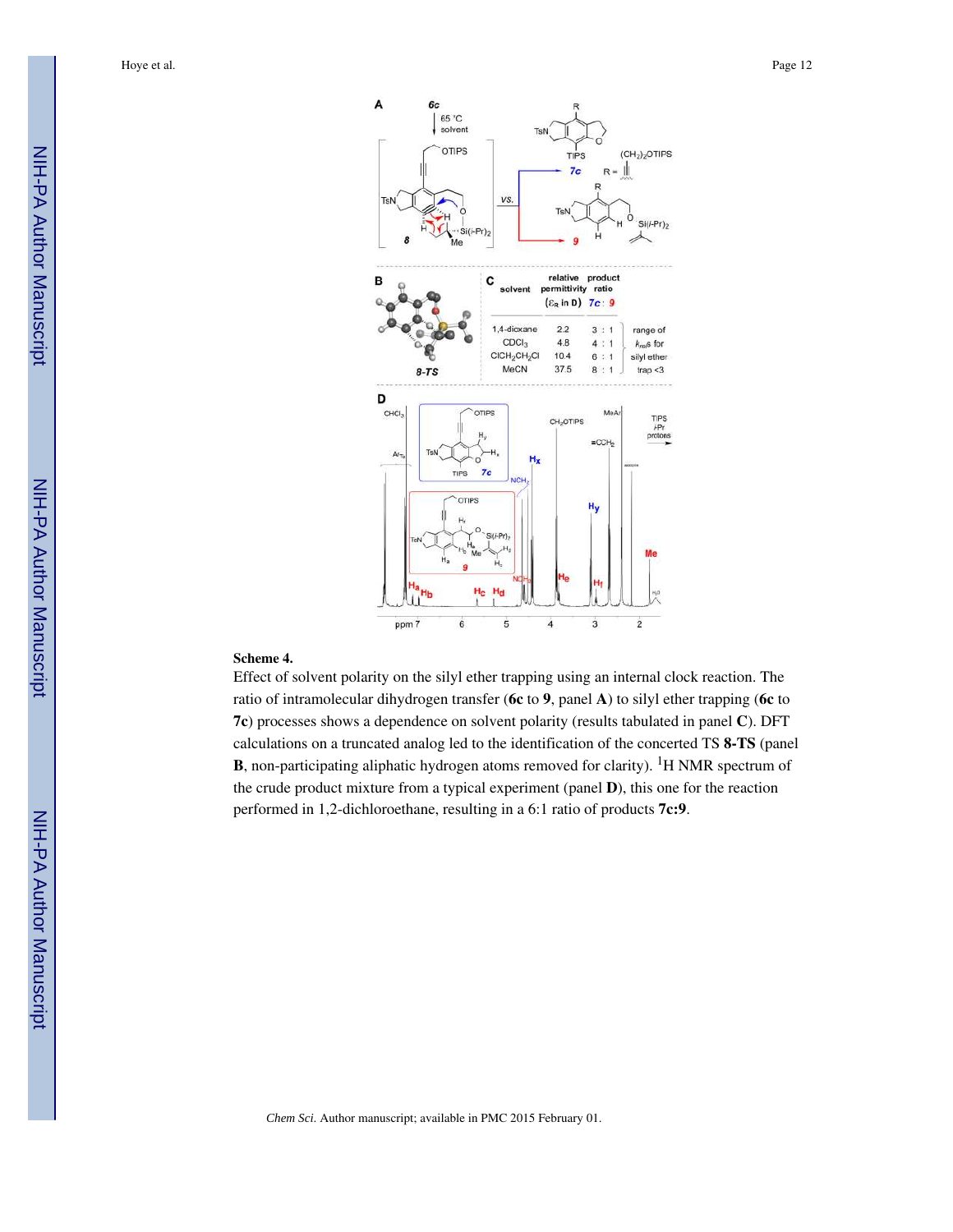

#### **Scheme 5.**

Effect of steric bulk of the silyl group using an external clock reaction. Competition of intramolecular silyl ether trapping vs. bimolecular dihydrogen transfer from cyclooctane.